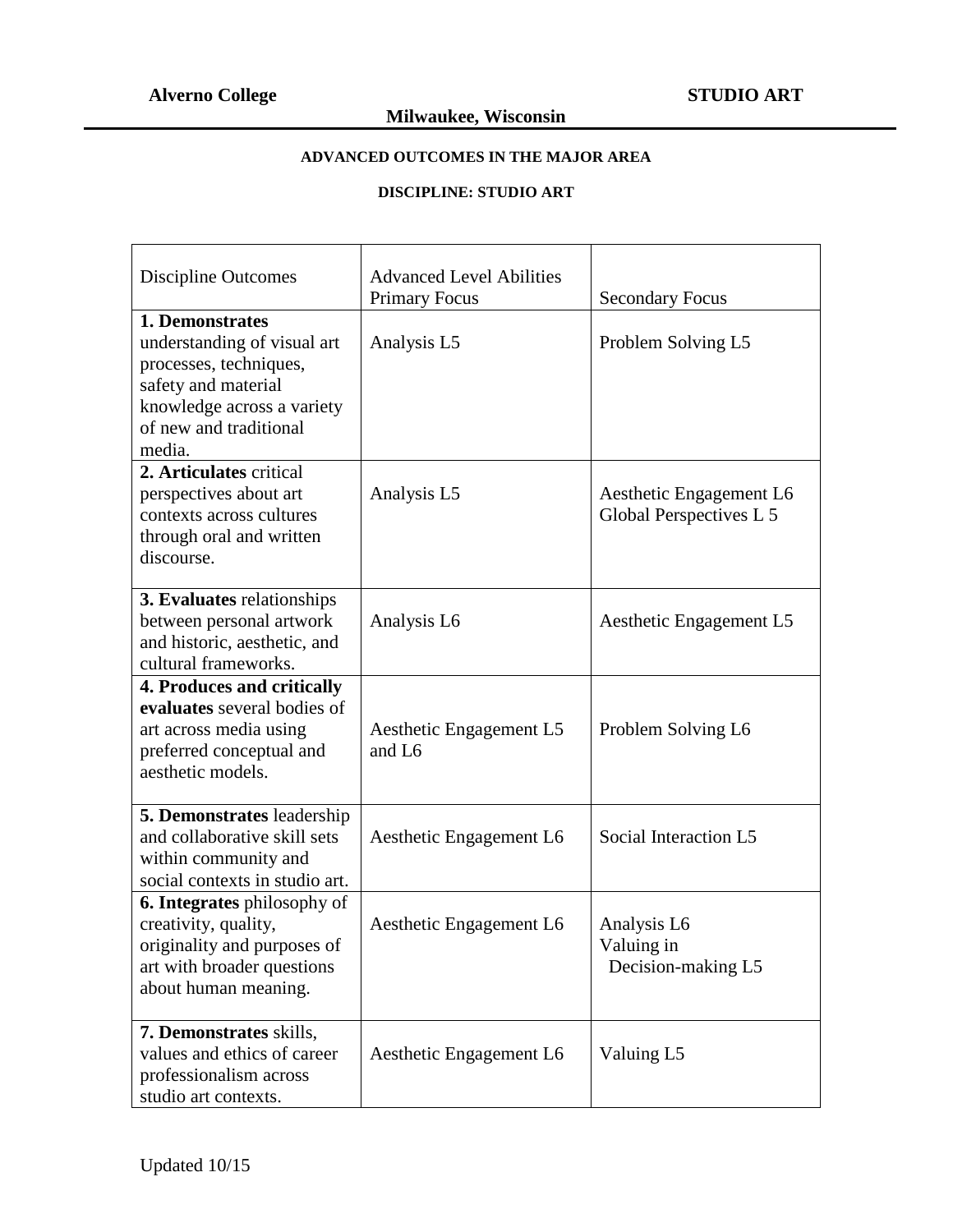| <b>8. Applies appropriate</b><br>communication and design<br>theory to professional self-<br>presentation in portfolios,<br>social media and<br>exhibitions. | Aesthetic Engagement L6 | Analysis L6<br>Communication L5 |
|--------------------------------------------------------------------------------------------------------------------------------------------------------------|-------------------------|---------------------------------|
| 9. Articulates career impact<br>of participation in<br>contemporary art, visual<br>culture and diverse<br>experiential learning<br>contexts.                 | Analysis L6             | Social Interaction L6           |

#### **Advanced Level Courses required for the Major (taken collectively this set of courses in various combinations contributes to the achievement of the outcomes of the major):**

Required

Choose 25 semester hours for advanced level Studio Art Major. Select 21 credits of A300-400 Studio Art Electives.

At least one 400 Level Elective course is required. Digital, 2-D and 3-D media are required.

Choose 3 semester hours of professional internship, senior seminar and art gallery management.

### **300 Level Electives**

- A 321 Figure Drawing
- A 351 Pages Through Time: Art of the Book
- A 352 Painting
- A 356 Printmaking
- A 359 Computer Graphics
- A 363 Fibers
- A 364 Digital Photography
- A 366 Ceramics
- A 371 Metals
- A 376 Sculpture
- A 380 Enameling and Glass Forming

### **400 Level Electives**

- A 421 Figure Drawing
- A 451 Pages Through Time: Art of the Book
- A 452 Painting
- A 456 Printmaking
- A 459 Advanced Computer Graphics: Expressive Film